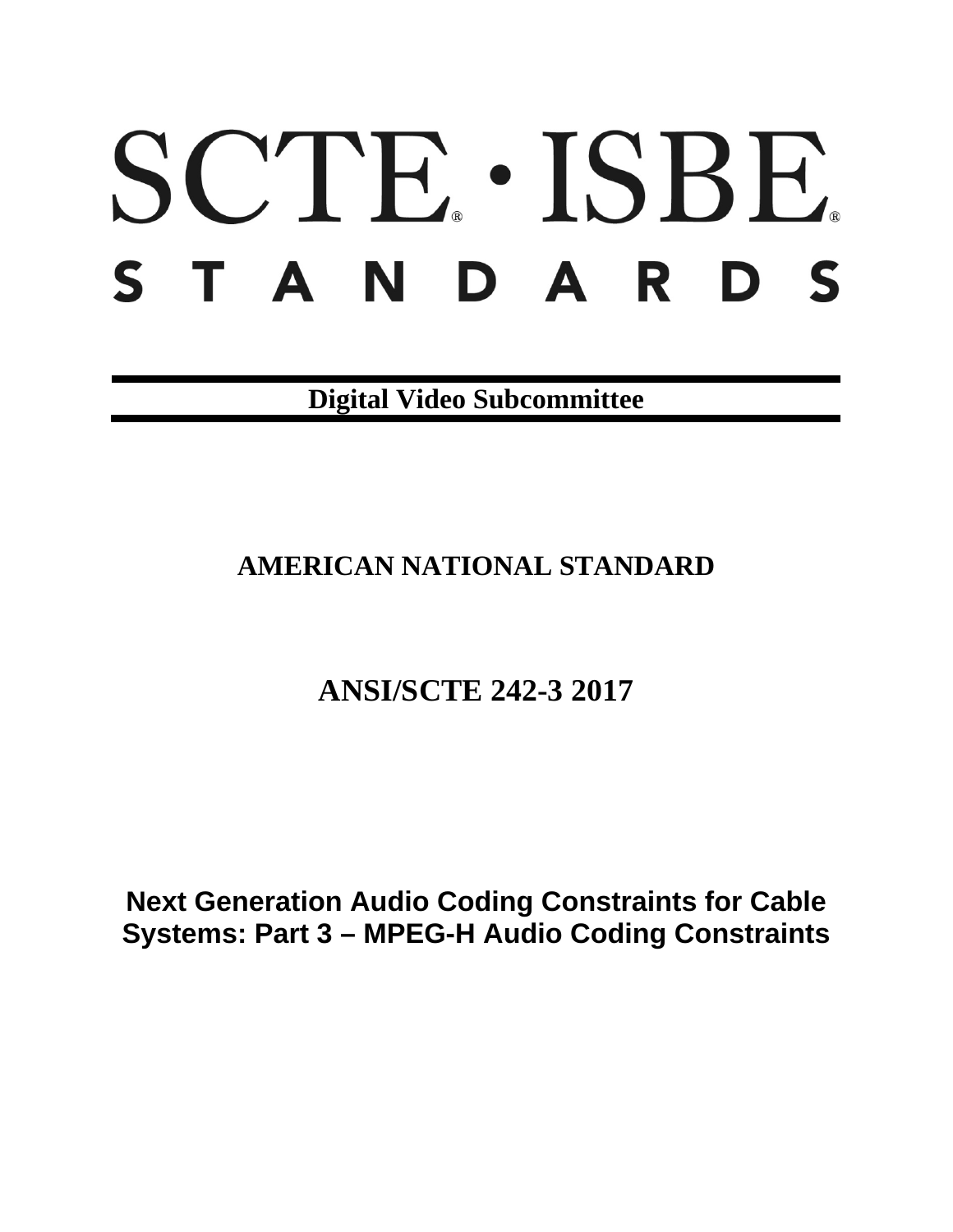# **NOTICE**

<span id="page-1-0"></span>The Society of Cable Telecommunications Engineers (SCTE) / International Society of Broadband Experts (ISBE) Standards and Operational Practices (hereafter called "documents") are intended to serve the public interest by providing specifications, test methods and procedures that promote uniformity of product, interchangeability, best practices and ultimately the long-term reliability of broadband communications facilities. These documents shall not in any way preclude any member or non-member of SCTE•ISBE from manufacturing or selling products not conforming to such documents, nor shall the existence of such standards preclude their voluntary use by those other than SCTE•ISBE members.

SCTE•ISBE assumes no obligations or liability whatsoever to any party who may adopt the documents. Such adopting party assumes all risks associated with adoption of these documents, and accepts full responsibility for any damage and/or claims arising from the adoption of such documents.

Attention is called to the possibility that implementation of this document may require the use of subject matter covered by patent rights. By publication of this document, no position is taken with respect to the existence or validity of any patent rights in connection therewith. SCTE•ISBE shall not be responsible for identifying patents for which a license may be required or for conducting inquiries into the legal validity or scope of those patents that are brought to its attention.

Patent holders who believe that they hold patents which are essential to the implementation of this document have been requested to provide information about those patents and any related licensing terms and conditions. Any such declarations made before or after publication of this document are available on the SCTE•ISBE web site at [http://www.scte.org.](http://www.scte.org/)

All Rights Reserved

© Society of Cable Telecommunications Engineers, Inc. 2017 140 Philips Road Exton, PA 19341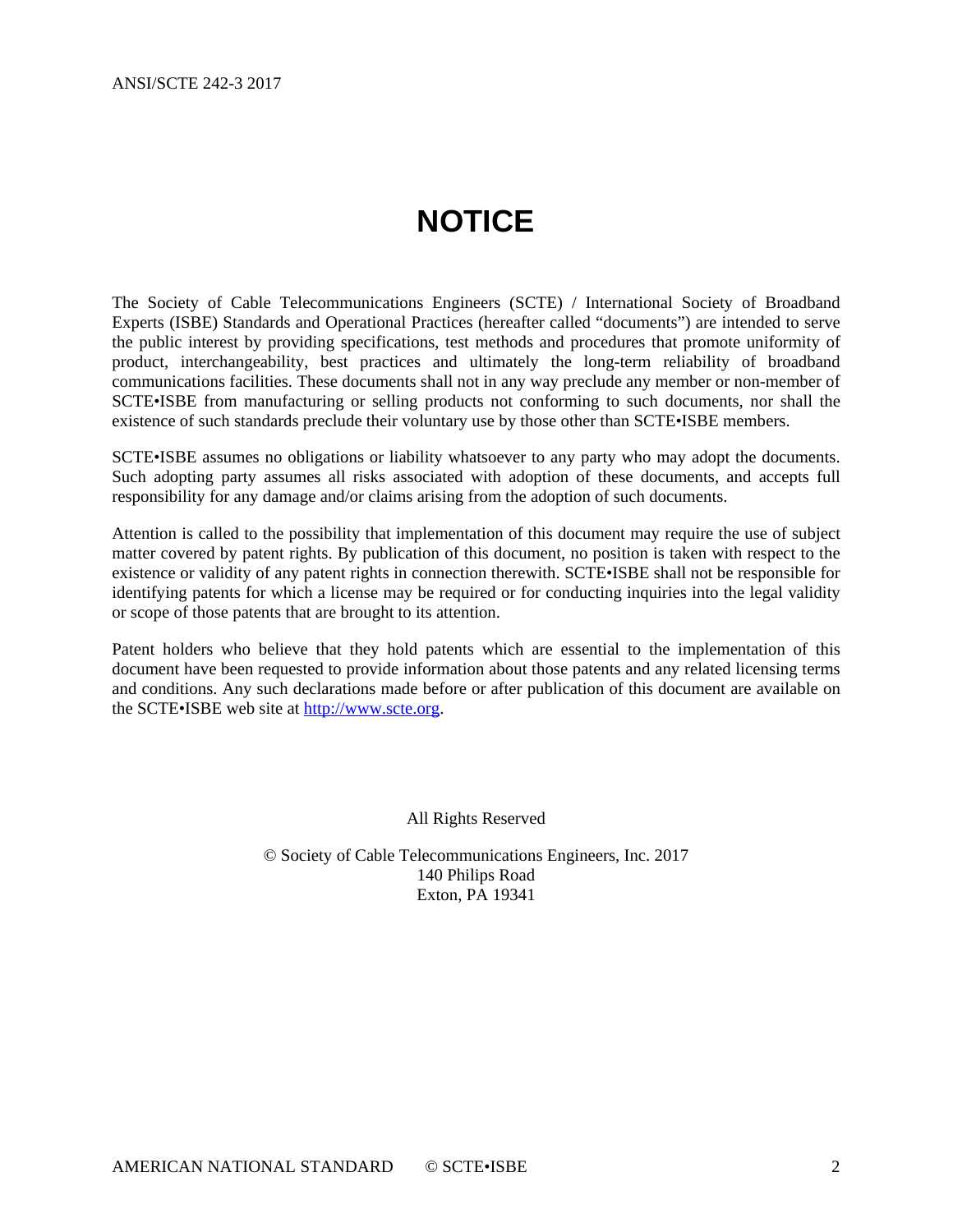|  |  |  | <b>Table of Contents</b> |
|--|--|--|--------------------------|
|--|--|--|--------------------------|

<span id="page-2-0"></span>

| Titl <u>e</u>  |                                                                                                               | <b>Page Number</b> |
|----------------|---------------------------------------------------------------------------------------------------------------|--------------------|
|                |                                                                                                               |                    |
|                |                                                                                                               | 3                  |
|                |                                                                                                               | $\overline{4}$     |
|                |                                                                                                               | $\overline{4}$     |
|                |                                                                                                               |                    |
|                |                                                                                                               |                    |
|                |                                                                                                               | $\overline{4}$     |
|                |                                                                                                               | $\overline{4}$     |
|                | 3.2. Standards from Other Organizations ___________________________________5                                  |                    |
|                |                                                                                                               |                    |
| 5 <sub>1</sub> | Abbreviations and Definitions [1994] Manuscription and Definitions [1996] Manuscription and Manuscription and | 5                  |
|                |                                                                                                               | 5                  |
|                |                                                                                                               | 5                  |
| 6.             |                                                                                                               |                    |
|                |                                                                                                               | 6                  |
|                |                                                                                                               |                    |
|                |                                                                                                               |                    |
|                | 6.3.                                                                                                          | $\overline{7}$     |
| 7.             |                                                                                                               | 7                  |
|                |                                                                                                               | $\overline{7}$     |
|                |                                                                                                               |                    |
| 8.             |                                                                                                               | $\overline{7}$     |
| 9.             | Configuration Change and Audio/Video Alignment _________________________________                              | $\overline{7}$     |
|                |                                                                                                               | 8                  |

# **List of Tables**

| Title |  |  |  |  | <b>Page Number</b> |  |
|-------|--|--|--|--|--------------------|--|
|       |  |  |  |  |                    |  |

Table 1 - [Levels and their corresponding restrictions for the MPEG-H Audio LC Profile \(Informative\)](#page-5-4) 6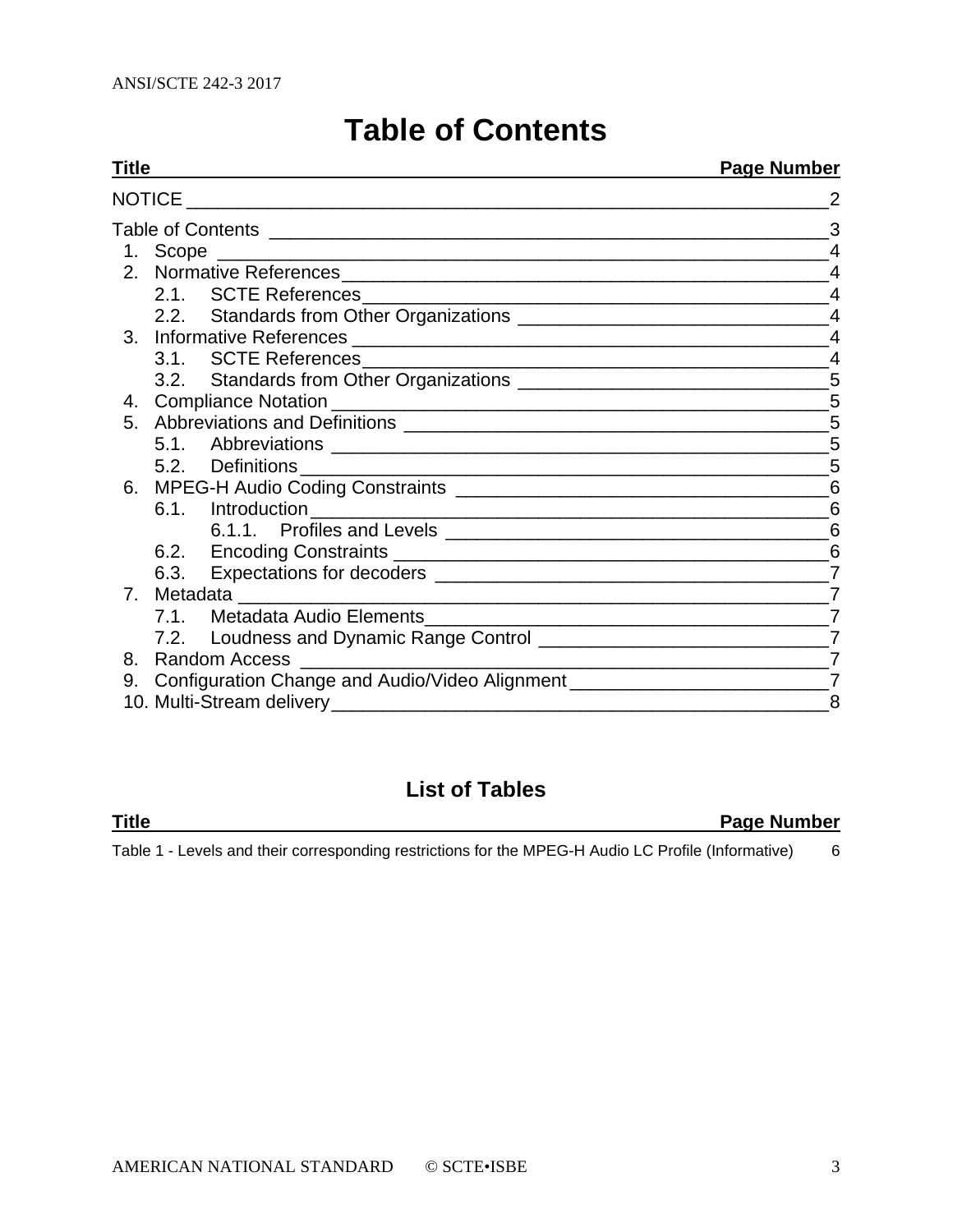# <span id="page-3-0"></span>**1. Scope**

This document is part of a suite documenting coding constraints of Next Generation Audio (NGA) systems for cable television. In conjunction with Part 1 of this standard [\[1\]](#page-3-6), it defines the coding constraints on MPEG-H Audio system for cable television.

The carriage of the streams described in this specification is defined in SCTE 243-3 2017 [\[6\]](#page-3-7) in conjunction with SCTE 243-1 2017 [\[7\]](#page-3-8).

## <span id="page-3-1"></span>**2. Normative References**

The following documents contain provisions, which, through reference in this text, constitute provisions of this document. At the time of Subcommittee approval, the editions indicated were valid. All documents are subject to revision; and while parties to any agreement based on this document are encouraged to investigate the possibility of applying the most recent editions of the documents listed below, they are reminded that newer editions of those documents might not be compatible with the referenced version.

#### <span id="page-3-2"></span>**2.1. SCTE References**

<span id="page-3-6"></span>[1] SCTE 242-1 2017, Next Generation Audio Coding Constraints for Cable Systems: Part 1 – Introduction and Common Constraints

#### <span id="page-3-3"></span>**2.2. Standards from Other Organizations**

- <span id="page-3-10"></span><span id="page-3-9"></span>[2] ATSC CS A/342 Audio, Part 1: Audio Common Elements
- <span id="page-3-11"></span>[3] ATSC CS A/342 Audio, Part 3: MPEG-H System
- [4] ISO/IEC 23008-3:2015: Information technology -- High efficiency coding and media delivery in heterogeneous environments – Part 3: 3D audio, ISO/IEC 23008-3:2015/Amendment 2: Information technology -- High efficiency coding and media delivery in heterogeneous environments – Part 3: 3D audio – Amendment 2, ISO/IEC 23008-3:2015/Amendment 3: Information technology -- High efficiency coding and media delivery in heterogeneous environments – Part 3: 3D audio – Amendment 3
- <span id="page-3-12"></span><span id="page-3-4"></span>[5] ISO/IEC 23003-4:2015: MPEG audio technologies – Part 4: Dynamic Range Control

# **3. Informative References**

The following documents might provide valuable information to the reader but are not required when complying with this document.

#### <span id="page-3-5"></span>**3.1. SCTE References**

- <span id="page-3-7"></span>[6] SCTE 243-3 2017, Next Generation Audio Carriage Constraints for Cable Systems: Part 3 – Carriage of MPEG-H Audio
- <span id="page-3-8"></span>[7] SCTE 243-1 2017, Next Generation Audio Carriage Constraints for Cable Systems: Part 1 – Common Transport Signaling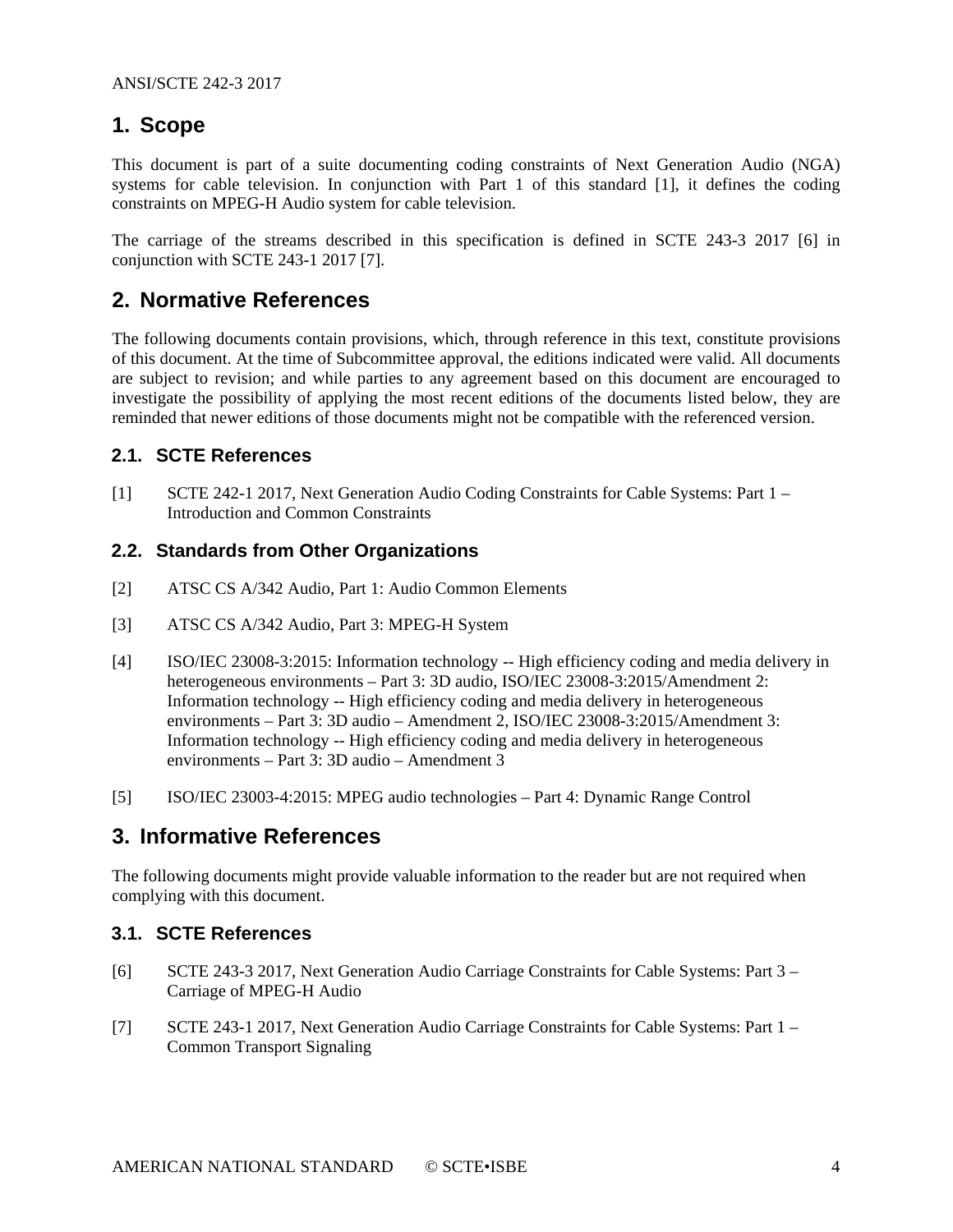#### <span id="page-4-0"></span>**3.2. Standards from Other Organizations**

- <span id="page-4-5"></span>[8] ATSC: "Techniques for Establishing and Maintaining Audio Loudness for Digital Television," Doc. A/85:2013, Advanced Television Systems Committee, Washington, D.C., 12 March 2013
- <span id="page-4-6"></span>[9] ITU: "Algorithms to measure audio programme loudness and true-peak audio level," Recommendation ITU-R BS.1770-4, International Telecommunications Union, Geneva, Switzerland, 2015

| shall            | This word or the adjective "required" means that the item is an              |  |  |  |  |  |
|------------------|------------------------------------------------------------------------------|--|--|--|--|--|
|                  | absolute requirement of this document.                                       |  |  |  |  |  |
| shall not        | This phrase means that the item is an absolute prohibition of this           |  |  |  |  |  |
|                  | document.                                                                    |  |  |  |  |  |
| <i>forbidden</i> | This word means the value specified shall never be used.                     |  |  |  |  |  |
|                  | This word or the adjective " <i>recommended</i> " means that there may exist |  |  |  |  |  |
|                  | valid reasons in particular circumstances to ignore this item, but the       |  |  |  |  |  |
| should           | full implications should be understood and the case carefully weighted       |  |  |  |  |  |
|                  | before choosing a different course.                                          |  |  |  |  |  |
|                  | This phrase means that there may exist valid reasons in particular           |  |  |  |  |  |
|                  | circumstances when the listed behavior is acceptable or even useful,         |  |  |  |  |  |
| should not       | but the full implications should be understood and the case carefully        |  |  |  |  |  |
|                  | weighed before implementing any behavior described with this label.          |  |  |  |  |  |
|                  | This word or the adjective " <i>optional</i> " means that this item is truly |  |  |  |  |  |
|                  | optional. One vendor may choose to include the item because a                |  |  |  |  |  |
| may              | particular marketplace requires it or because it enhances the product,       |  |  |  |  |  |
|                  | for example; another vendor may omit the same item.                          |  |  |  |  |  |
|                  | Use is permissible for legacy purposes only. Deprecated features may         |  |  |  |  |  |
| deprecated       | be removed from future versions of this document. Implementations            |  |  |  |  |  |
|                  | should avoid use of deprecated features.                                     |  |  |  |  |  |

## <span id="page-4-1"></span>**4. Compliance Notation**

# <span id="page-4-2"></span>**5. Abbreviations and Definitions**

#### <span id="page-4-3"></span>**5.1. Abbreviations**

| <b>DRC</b>  | Dynamic Range Control          |
|-------------|--------------------------------|
| <b>HOA</b>  | <b>Higher Order Ambisonics</b> |
| <b>MAE</b>  | MPEG-H Metadata Audio Element  |
| <b>MHAS</b> | <b>MPEG-H Audio Stream</b>     |
| <b>RAP</b>  | Random Access Point            |

#### <span id="page-4-4"></span>**5.2. Definitions**

This document uses the terminology defined in Part 1 of this standard [\[1\]](#page-3-6), and the mapping of the ATSC 3.0 Audio Glossary Terms to the MPEG-H Audio alternative terms as defined in ATSC A/342-1 Clause 4 [\[2\]](#page-3-9).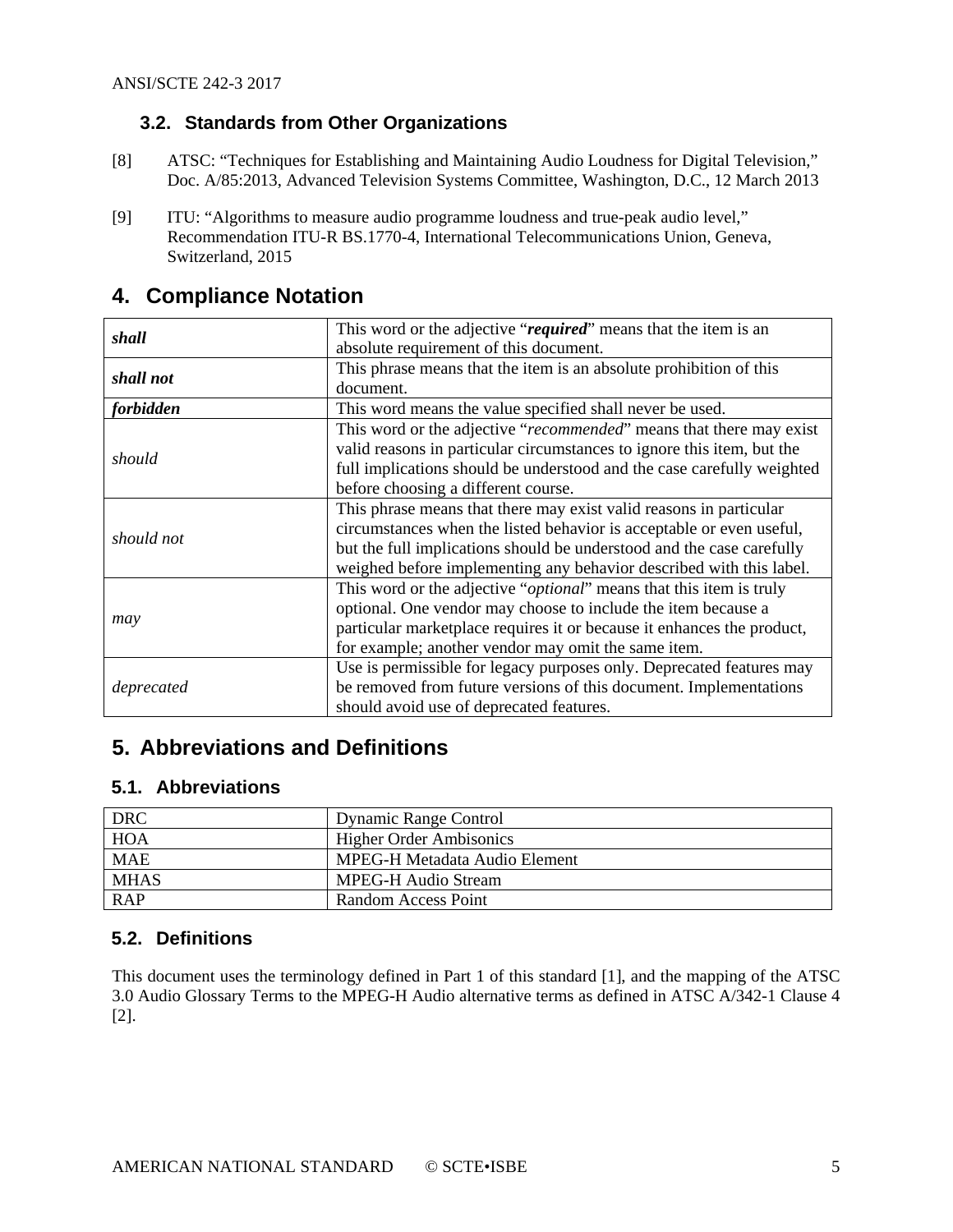# <span id="page-5-0"></span>**6. MPEG-H Audio Coding Constraints**

#### <span id="page-5-1"></span>**6.1. Introduction**

The MPEG-H Audio system offers methods for coding of channel-based content, coding of object-based content, and coding of scene-based content (using Higher Order Ambisonics [HOA] as a sound-field representation). An MPEG-H Audio encoded program may consist of a flexible combination of any of the audio program elements that are defined in Part1 of this standard, subclause 6.2.2 [\[1\]](#page-3-6), namely:

- Channels (i.e., signals for specific loudspeaker positions),
- Objects (i.e., signals with position information) and
- Higher Order Ambisonics, HOA (i.e., sound field signals).

The MPEG-H Audio system is a Next Generation Audio (NGA) system standardized in ATSC 3.0. A complete overview of the MPEG-H Audio system and its main features is given in ATSC A/342-3 Clause 4 [\[3\]](#page-3-10) and ATSC A/342-1 Clause 5 [\[2\]](#page-3-9).

#### <span id="page-5-2"></span>*6.1.1.* **Profiles and Levels**

[Table 1](#page-5-4) is provided here for information and it shows which are the limitations of each Level of the Low Complexity Profile and also examples of configurations supporting the maximum values for each level.

#### <span id="page-5-4"></span>**Table 1 - Levels and their corresponding restrictions for the MPEG-H Audio LC Profile (Informative)**

| Level          | Sampling rate<br>Max.                                                                                | compressed data stream<br>.⊟<br>ਣੀ.<br>core<br>$\sigma$<br>Max. no. | processed<br>of decoder<br>no.<br>ch<br>Max.<br>core | of loudspeaker<br>$\frac{\text{output ch}}{\text{c}}$<br>no.<br>Max. | of max. loudspeaker<br>configuration<br>Example | objects<br>of decoded<br>no.<br>Max. | Config<br>Example of a<br>max.          | <b>HOA</b> order<br>Max. | C<br>$order +$<br>Example of<br>HOA<br>max. |
|----------------|------------------------------------------------------------------------------------------------------|---------------------------------------------------------------------|------------------------------------------------------|----------------------------------------------------------------------|-------------------------------------------------|--------------------------------------|-----------------------------------------|--------------------------|---------------------------------------------|
| 1              | 48000                                                                                                | 10                                                                  | 5                                                    | $\overline{2}$                                                       | 2.0                                             | 5                                    | $2$ ch. + 3 static obj.                 | $\overline{2}$           | $2nd order + 3$ static obj.                 |
| $\overline{2}$ | 48000                                                                                                | 18                                                                  | 9                                                    | 8                                                                    | 7.1                                             | 9                                    | $6 \text{ ch.} + 3 \text{ static obj.}$ | $\overline{4}$           | $4th$ order + 3 static obj.                 |
| $\mathbf{3}$   | 48000                                                                                                | 32                                                                  | 16                                                   | 12                                                                   | 11.1                                            | 16                                   | $12 \,$ ch. + 4 obj.                    | 6                        | $6th order + 4 obj.$                        |
|                | NOTE – In this context "static objects" are understood as channel-based signals without accompanying |                                                                     |                                                      |                                                                      |                                                 |                                      |                                         |                          |                                             |

NOTE – In this context "static objects" are understood as channel-based signals without accompanying OAM data which are not also associated to a channel bed

#### <span id="page-5-3"></span>**6.2. Encoding Constraints**

Bitstreams produced by the encoder shall comply with the MPEG-H Audio Low Complexity (LC) Profile as defined in ISO/IEC 23008-3 Clause 4 [\[4\]](#page-3-11). The encoder shall use MPEG-H Audio LC Profile Level 1, Level 2 or Level 3.

All constraints specified in Part 1 of this standard, Clause 7 [\[1\]](#page-3-6) shall apply.

The MPEG-H Audio elementary stream data will be encapsulated into MPEG-H Audio Stream (MHAS) packets according to ISO/IEC 23008-3 Clause 14 [\[4\]](#page-3-11).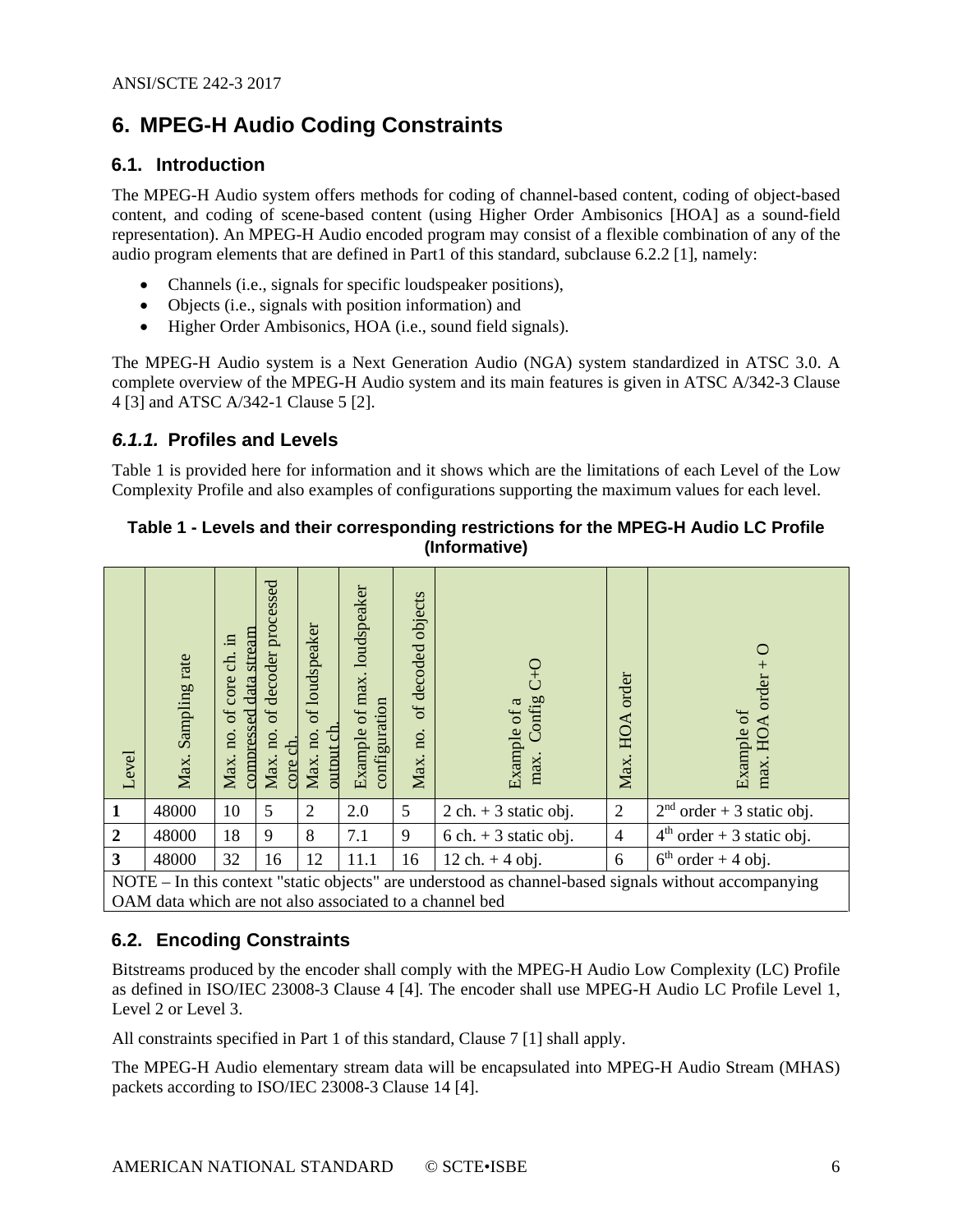#### <span id="page-6-0"></span>**6.3. Expectations for decoders**

It is expected that decoders will support MPEG-H Audio LC Profile Level 1, Level 2 and Level 3 as defined in ISO/IEC 23008-3 Clause 4 [\[4\]](#page-3-11). Operators should therefore consider the capabilities of decoders that may be available to their customers in deciding whether to transmit bitstreams coded in accordance with Level 1, Level 2 or Level 3. It is also expected that all decoders will support MHAS transport format.

## <span id="page-6-1"></span>**7. Metadata**

#### <span id="page-6-2"></span>**7.1. Metadata Audio Elements**

MPEG-H Audio uses a set of static metadata, the "Metadata Audio Elements" (MAE), to define an "Audio Scene". An Audio Scene represents an Audio Program as defined in ATSC A/342-1 Clause 4 [\[2\]](#page-3-9).

If one Audio Program contains Audio Preselection description, the Audio Program shall contain exactly one default Audio Preselection, i.e., the Audio Preselection containing the main audio to be decoded in the absence of any user preference data or any other system automatic selection information. This means that, if the Audio Program contains Audio Preselection description, exactly one group preset shall have the **mae\_groupPresetID** field set to 0**.**

The number of Audio Preselection shall be equal with 31 or less, i.e., the **mae\_numGroupPresets** field shall be set to a value between 0 and 31. If the Audio Program does not contain Audio Preselection description the **mae\_numGroupPresets** field shall be set 0.

#### <span id="page-6-3"></span>**7.2. Loudness and Dynamic Range Control**

The MPEG-H Audio system includes advanced tools for loudness and dynamic range control inherited from MPEG-D DRC [\[5\]](#page-3-12). MPEG-D DRC defines a comprehensive and flexible metadata format that is compliant to worldwide loudness regulations including those based on ATSC A/85 [\[8\]](#page-4-5).

Loudness metadata embedded in MPEG-H Audio elementary streams shall comply with the constraints defined in ATSC A/342-3 subclause 5.3.1 [\[3\]](#page-3-10). Methods to measure loudness dependent on content type and presence of an Anchor Element are described in ATSC A/85 [\[8\]](#page-4-5). The loudness measurement algorithm specified in ITU-R BS.1770 [\[9\]](#page-4-6) should be applied.

### <span id="page-6-4"></span>**8. Random Access**

Random access and immediate play-out is possible at every frame that utilizes the AudioPreRoll() structure as specified ISO/IEC 23008-3 subclause 5.5.6 [\[4\]](#page-3-11).

The MPEG-H Audio data contained in the mpegh3daFrame() structure shall follow the rules for random access points (RAPs) as defined in ISO/IEC 23008-3 subclause 5.7 [\[4\]](#page-3-11).

# <span id="page-6-5"></span>**9. Configuration Change and Audio/Video Alignment**

MPEG-H Audio enables seamless configuration changes in a broadcast environment. A configuration change takes place in an audio stream when the content setup or the Audio Scene Information changes (e.g., when changes occur in the channel layout, the number of objects, etc.). Even though configuration changes usually happen at program boundaries, they are not restricted to that case and they may occur at any time within a program.